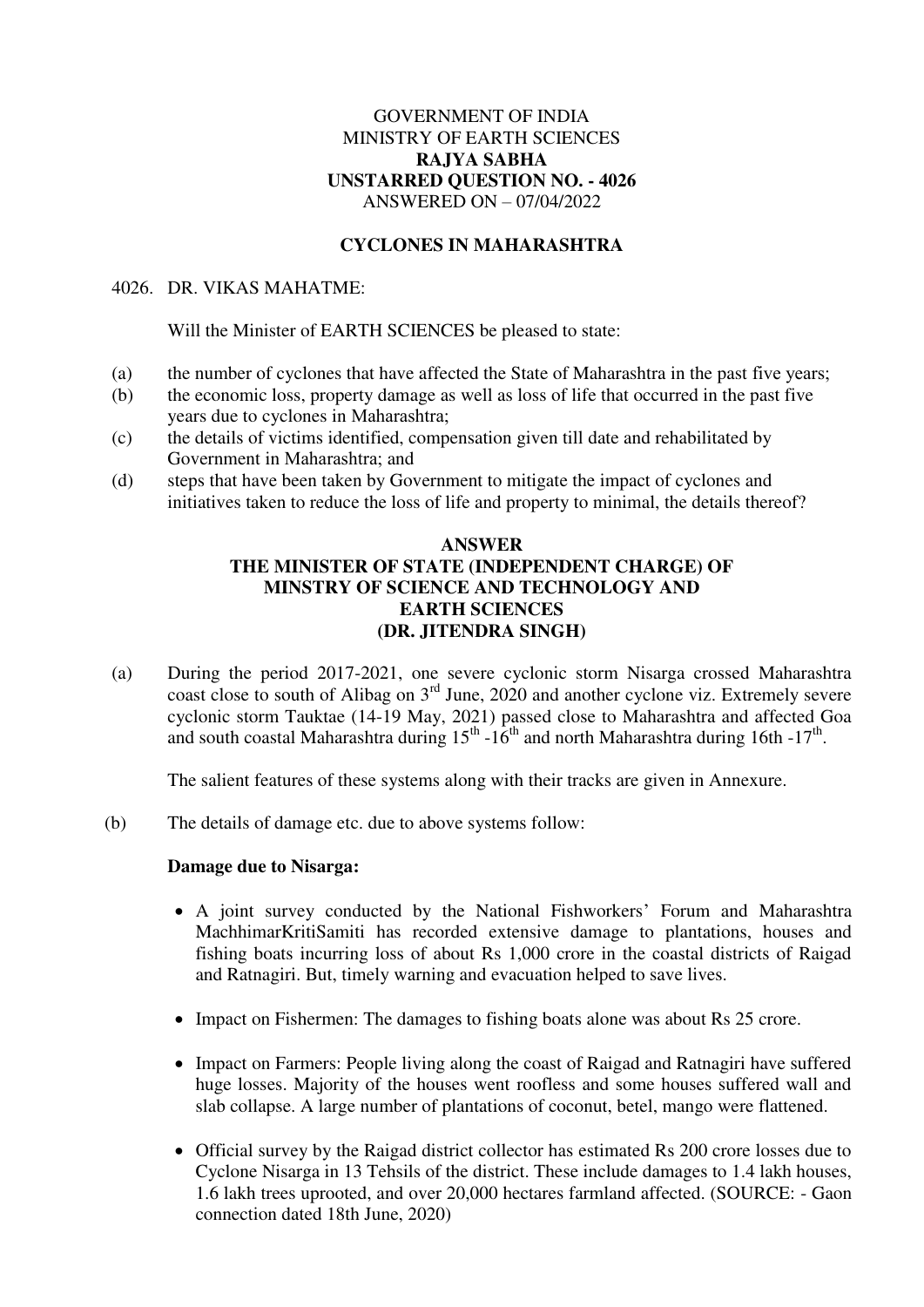### **Damage due to cyclone Tauktae:**

- Ten districts of Maharashtra were impacted due to Tauktae. About 1576 houses were damaged in Maharashtra.
- Train services were suspended due to flooding and fallen trees on tracks, which were blocking routes.
- Two barges were adrift off the coast of Mumbai due to the cyclone, containing about 400 people.
- The [Chhatrapati Shivaji Maharaj International Airport](https://en.wikipedia.org/wiki/Chhatrapati_Shivaji_Maharaj_International_Airport) was shut for over 11 hours with 55 flights cancelled and several flights routed to other cities.
- The [Wankhede Stadium](https://en.wikipedia.org/wiki/Wankhede_Stadium) also experienced major damage due to a 16 ft (4.9 m) sightscreen of the North Side being damaged by powerful winds.
- In Raigad district alone around 800 homes were damaged.
- In Kokan region (Maharashtra's costal area) around Rs 500 Crores of worth Alphanso crops were damaged.
- The Bandra–[Worli Sea Link](https://en.wikipedia.org/wiki/Bandra%E2%80%93Worli_Sea_Link) was closed because of strong winds.
- It was the most powerful storm to affect Mumbai since [Cyclone Nisarga](https://en.wikipedia.org/wiki/Cyclone_Nisarga) in 2020.
- The [Government of Maharashtra](https://en.wikipedia.org/wiki/Government_of_Maharashtra) approved a compensation of ₹252 crore towards the losses due to 'Tauktae'.
- (c) Details not available with IMD. However, as per media reports about 6 persons lost their lives due to Cyclone 'Nisarga' and 19 persons due to Cyclone 'Tauktae'. Compensation to the affected are coming under the purview of State Government and this ministry doesn't keep a centralised information in this regard.
- (d) IMD has the responsibility to issue early warning for cyclones over North India Ocean.

IMD has one of the best Early Warning Services in the world related to Cyclones.IMD has demonstrated its capability to provide early warning for Cyclones with high precision. As a result, the vulnerable population gets evacuated from the damage prone areas in a timely manner to safe shelters thereby reducing the human death toll to a bare minimum, in the recent years. It is noteworthy that death due to cyclones has been reduced to less than 100 in recent years.

IMD has continuously expanded its infrastructure for meteorological observations, data exchange, monitoring & analysis, forecasting and warning services using contemporary technology. IMD uses a suite of quality observations from Satellites, Radars and conventional & automatic weather stations for monitoring of cyclones developing over the Bay of Bengal and Arabian Sea. It includes INSAT 3D, 3DR and SCATSAT satellites, Doppler Weather Radars (DWRs) along the coast and coastal automated weather stations (AWS), high wind speed recorders, automatic rain gauges (ARGs), meteorological buoys and ships.

IMD has best forecasting systems for predicting tropical cyclones using high resolution advanced mathematical models (including global, regional and cyclone specific models) for predicting tropical cyclones crossing both west and east coast of India and associated adverse weather over India.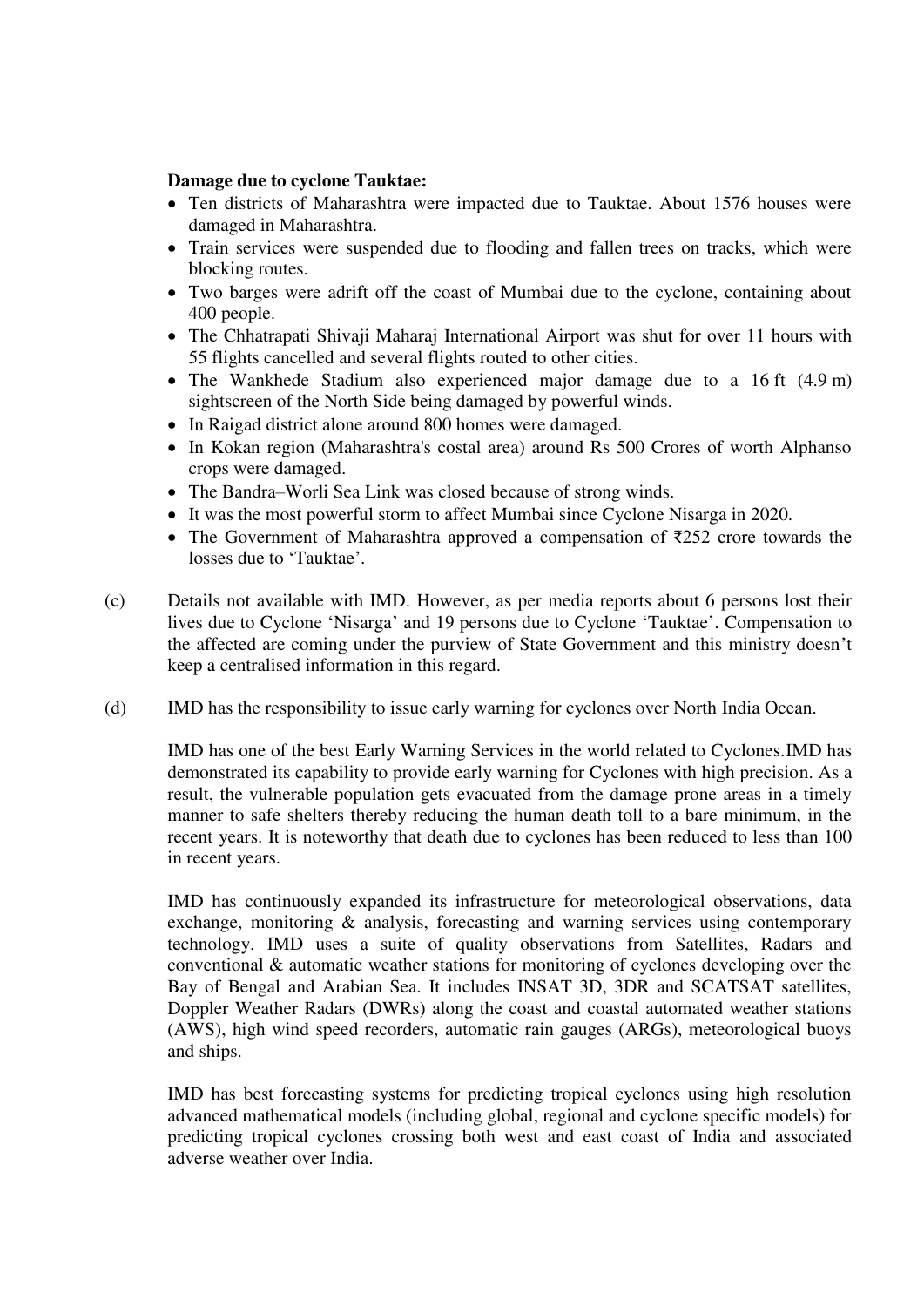IMD has a very effective Decision Support System for analyzing various observations at a single platform and predicting track and intensity of cyclones as well as the adverse weather like heavy rain and wind. IMD also utilizes storm surge and coastal inundation models and wave models output from Indian National Centre for Ocean Information Services (INCOIS), Hyderabad) for issuing storm surge warning.

IMD has a well-defined Standard Operation Procedure for monitoring & forecasting the cyclones and issue related warning. The Cyclone Warning Division (CWD) at IMD, New Delhi acts as a Regional Specialised Meteorological Centre for monitoring, predicting and issuing warning services on tropical cyclones developing over north Indian Ocean. It also carries out research on track, intensity, landfall and adverse weather associated with cyclones like heavy rainfall, gale wind and storm surge monitoring and prediction.

IMD has three Area Cyclone Warning Centres at Chennai, Kolkata & Mumbai and four Cyclone Warning Centres at Ahmedabad, Bhubaneswar, Thiruvananthapuram and Visakhapatnam for carrying out operational warning activities at state level and to carry out related research & development activities. There is a Cyclone Warning Research Centre at IMD Chennai to carry out the research on tropical cyclones.

To support the Disaster Management Authorities, there are continuous efforts towards vulnerability assessment & resilience building related to cyclones. Towards this, the Government of India (GoI) has initiated the National Cyclone Risk Mitigation Project (NCRMP) with a view to address cyclone risks in the country. The overall objective of the Project is to undertake suitable structural and non-structural measures to mitigate the effects of cyclones in the coastal states and UTs of India. National Disaster Management Authority (NDMA) under the aegis of Ministry of Home Affairs (MHA) will implement the Project in coordination with participating State Governments and the National Institute for Disaster Management (NIDM). The Project has identified 13 cyclone prone States and Union Territories (UTs), with varying levels of vulnerability.

The main objective of the NCRMP is to reduce vulnerability of coastal communities to cyclone and other hydro meteorological hazards through

- $\triangleright$  Improved early warning dissemination systems
- $\triangleright$  Enhanced capacity of local communities to respond to disasters
- $\triangleright$  Improved access to emergency shelter, evacuation, and protection against wind storms, flooding and storm surge in high areas
- $\triangleright$  Strengthening Disaster Risk Management (DRM) capacity at central, state and local levels in order to enable mainstreaming of risk mitigation measures into the overall development agenda.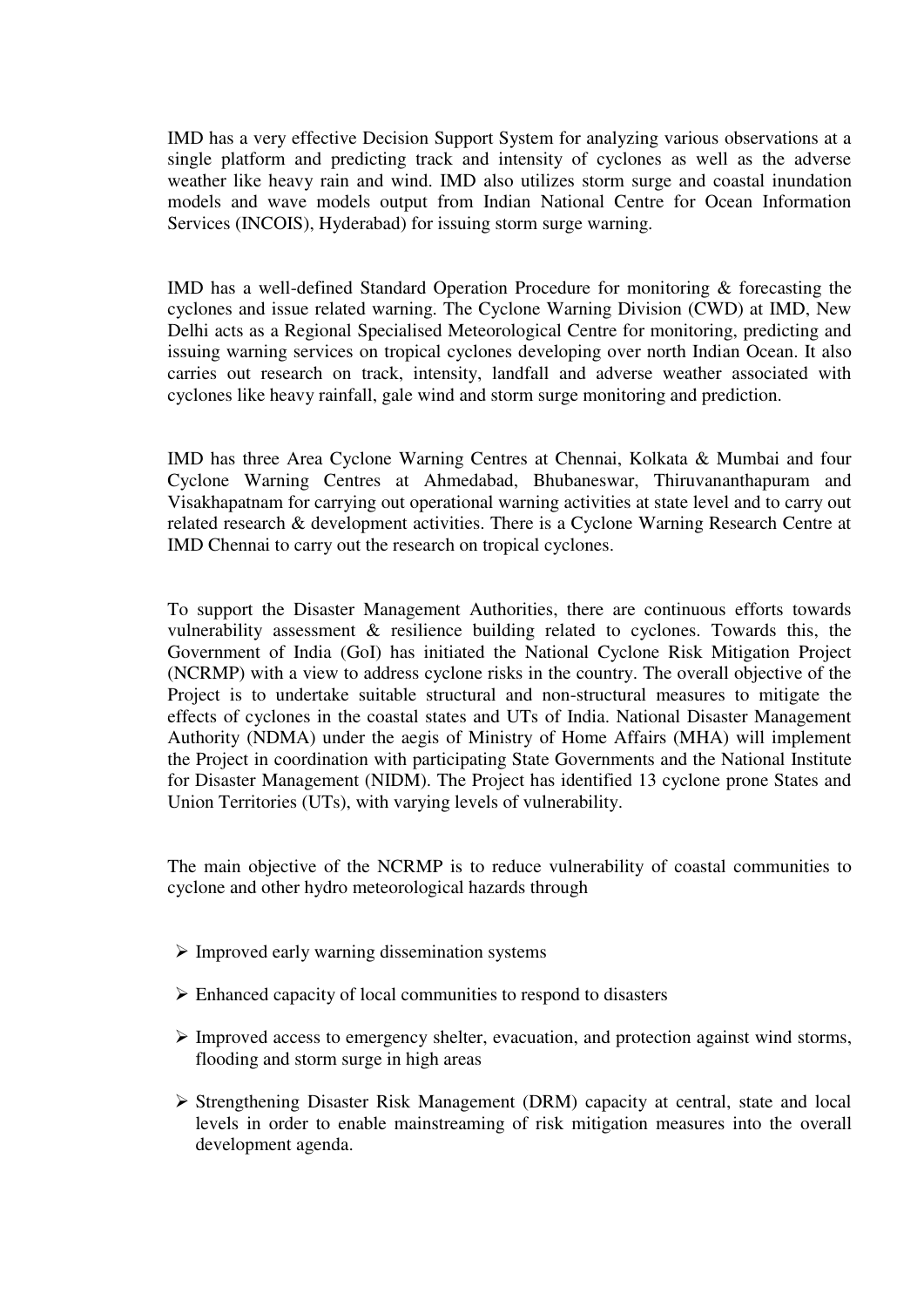Also, under this programme, there are efforts to provide a more precise quantitative assessment of the likely impacts of cyclones over the coastal belt, via a Web-based decision support system called Web – DCRA (Dynamic composite Risk Atlas). This has been developed jointly by India Meteorological Department / MoES and National Disaster Management Authority (NDMA), MHA under the National Cyclone Risk Mitigation Project (NCRMP) for cyclone prone coastal states. The purpose of this tool is mainly for static pre-event planning and dynamic response (responding to a real-time cyclone) for cyclone prone States/UTs.

This system includes:

- Development of Probabilistic Risk Assessment Maps / Products (stochastic scenario based approach to Probabilistic Risk Modeling) for depiction of cyclone risk and storm surge flooding / coastal flooding vulnerability maps for the coastline of India.
- $\triangleright$  These products visualized through an interactive map viewer.

Apart from NCRMP, the GoI also has set up various committees to develop processes  $\&$ procedures for Hazard resilience development. The Bureau of Indian Standards (BIS) is also working towards the design aspects of cyclone resilient infra-structures as well as cyclone shelters over the coastal regions.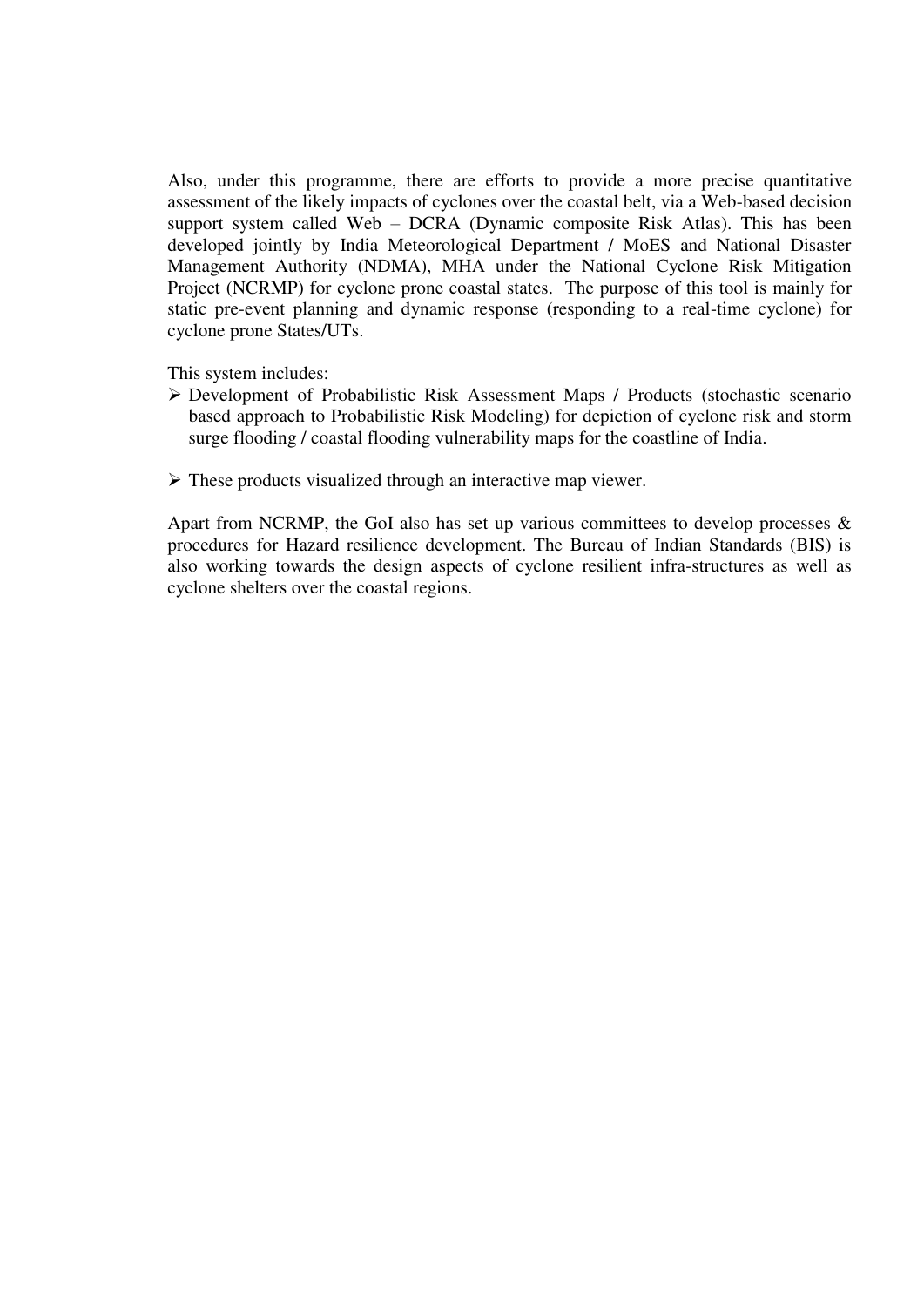#### **The salient features of the Nisarga system were as follows**:

- i. It was the first cyclonic storm over the AS during 2020. The last cyclone, which crossed Maharashtra coast was cyclonic storm, Phyan which crossed coast on 11th Nov., 2009. Prior to the SCS, Nisarga, an SCS crossed Maharashtra coast on 24th May, 1961. It was also the fourth cyclone crossing Maharashtra coast during the 1961- 2020 .
- ii. It had a clockwise recurving track as it moved initially northwards till 1200 UTC of 2nd June and thereafter recurvednortheastwards. The total track length of the system was 1294 km. It was mainly steered by an anticyclonic circulation in middle & upper tropospheric levels to the east of the system centre. 2
- iii. .It moved with a 12-hour average translational speed of 15.8 kmph against the Long Period Average (LPA-1990-2013) of 10.5 kmph for SCS category over the AS during monsoon season.
- iv. The peak MSW of the cyclone was 110-120 kmph (60 knots) gusting to 130 kmph (70 knots) during 0600 UTC of 3 rd to 0900 UTC of 3 rd June over the Eastcentral AS. The lowest estimated central pressure was 984 hPa during the same period.
- v. The system crossed Maharashtra coast close to south of Alibag near 18.35°N/72.95°E, as an SCS with maximum sustained wind speed of 110-120 kmph (60 knots) gusting to 130 kmph (70 knots) between 1230-1430 hrs IST (0700-0900 UTC) of 3rd June.
- vi. The system maintained the cyclonic storm intensity for almost 7 hours after landfall till 1500 UTC of 3rd June.
- vii. The life period **Depression to Depression** (**D to D)** of the system was 84 hours (3 days & 12 hours) against long period average (LPA) (1990-2013) of 85 hours (3 days & 13 hrs) for SCS category over the AS during monsoon season.
- viii. The Velocity Flux, Accumulated Cyclone Energy (a measure of damage potential) and Power Dissipation Index (a measure of loss) were 2.65 X102 knots, 1.21 X 104 knots2 and 0.58 X106 knots3 respectively against the long period average during 1990-2013 of 2.12 X102 knots, 1.4 X 104 knots2 and 1.0 X106 knots3 respectively for tropical cyclones over the AS during monsoon season.



**Fig. 1: Observed track of Severe Cyclonic Storm "NISARGA"over the east\central and adjoining southeast Arabian sea during 1st-4 th June, 2020)**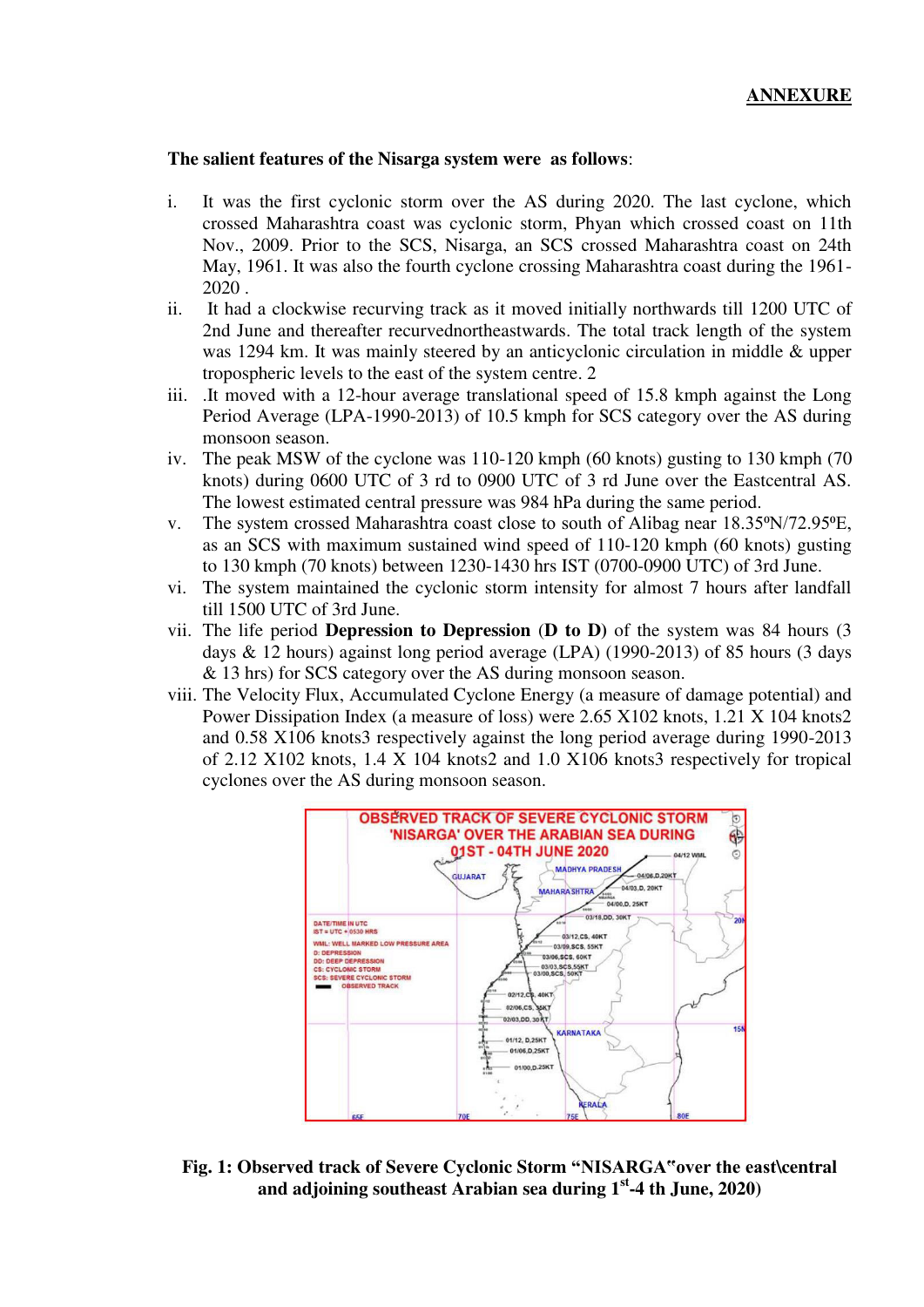#### **The salient features of the Tauktae system were as follows**:

- i. TAUKTAE was the first CS over the north Indian Ocean during the year 2021.
- ii. During satellite era (1961-2021), Tauktae was the most intense cyclone after Kandla cyclone in 1998. The cyclone Tauktae had the same intensity as that of Kandla cyclone of June, 1998 at the Page 2 of 65 time of landfall as both had maximum sustained surface wind speed of 160-170 kmph gusting to 185 kmph at the time of landfall. However, life time maximum intensity was higher in case of Tauktae, as it had the maximum intensity of 180-190 gusting to 210 kmph over the east-central Arabian Sea during early morning to afternoon of 17th May 2021.
- iii. Tauktae was a very rare cyclone causing adverse weather and damage over entire west coast states and Union Territories and Lakshadweep as it moved parallel to west coast and crossed Gujarat.
- iv. It had a longer period of the impact of cyclone intensity over Gujarat (about 24 hrs from 1730 IST of 17th to 1730 IST of 18th May).
- v. The track length of the cyclone was 1880 km.
- vi. It had rapid intensification for about 24 hrs period during 16th morning (0530 IST/0000 UTC) to 17th morning (0530 IST/0000 UTC), with increase in maximum sustained wind speed (MSW) from 65 knots at 0530 IST of 16th to 100 knots at 0530 IST of 17th.
- vii. The peak MSW of the cyclone was 180-190 kmph (100 knots) gusting to 210 kmph during 0530 IST (0000 UTC) 0f 17th to 1130 IST (0600 UTC) of 17th over the EC AS. The lowest estimated central pressure (ECP) was 950 hPa during the period with a pressure drop of about 50 hPa at the centre as compared to the surroundings.
- viii. The life period **D to D** of the system was 129 hours (5 days & 9 hours) against long period average (LPA-1990-2013) of 165 hours (6 days & 21 hrs) for VSCS categories over the Arabian Sea during pre-monsoon season.
- ix. It moved with 12-hour average translational speed of 14.4 kmph against LPA (1990- 2013) of 11.8 kmph for VSCS category over Arabian Sea during pre-monsoon season.
- x. The Velocity Flux, Accumulated Cyclone Energy (a measure of damage potential) and Power Dissipation Index (a measure of loss) were 10.6 X102 knots, 7.7 X 104 knots2 and 6.11 X106 knots3 respectively.
- xi. The operational track forecast errors for 24 and 48 hrs lead period were 73 and 113 km respectively against the average long period average (LPA) track forecast errors of 77 and 117 km during last five years (2016-20) respectively.
- xii. The operational absolute error (AE) of intensity (wind) forecast for 24 and 48 hrs lead period were 4.4 and 8.9 kt against the LPA of 7.9 and 11.4 kt respectively.
- xiii. The operational landfall point errors were 27 and 71 km for 24 and 48 hrs lead period against LPA of 32 and 62 km.
- xiv. The operational landfall time errors were 3.5 hrs and 6.5 hrs for 24 and 48 hrs lead period against LPA of 2.5 hrs and 5.0 hrs.